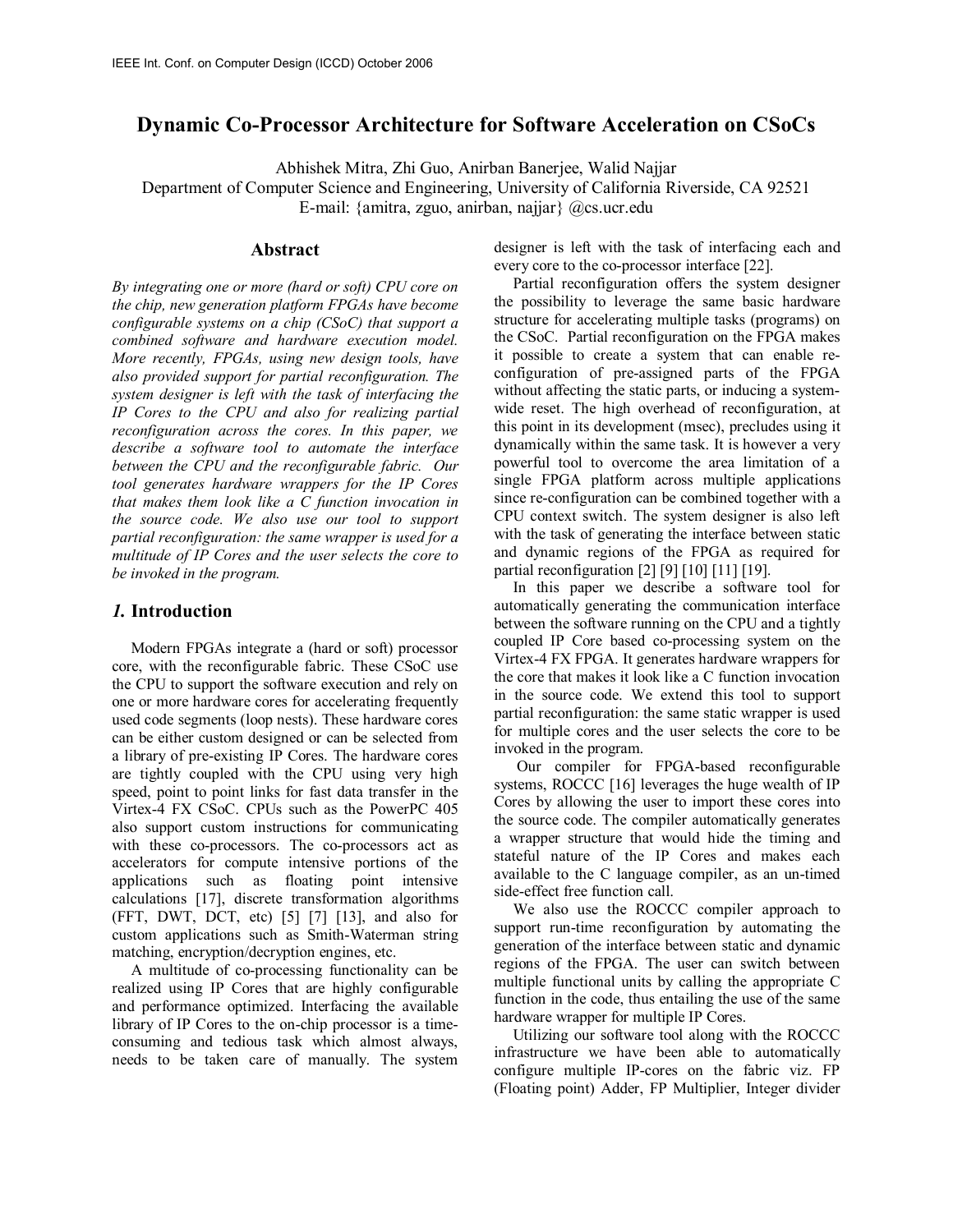CORDIC engine and an FFT engine. Moreover using partial reconfiguration we have been able to overcome the area limitation of a single FPGA platform (Virtex-4 FX12), using five different IP Cores. We have allocated a region of 1800 slices for the co-processor, thus resulting in a reduction in the floor area by 2656 slices due to partial reconfiguration. Moreover the area dedicated for the hardware wrapper is no more than "14 " slices, quite miniscule, when compared to the actual IP Core area.

The rest of the paper is organized as follows: Section 2 details out the system overview and the associated software tools. Experimental details have been chalked out in Section 3, with related work in section 4. We summarize the conclusions in section 5.

#### **2. System Overview**

The target of our research emphasizes automatic wrapper generation and reconfiguration for IP Cores configured on CSoC systems. These systems are self contained embedded processing solutions often targeted for reconfigurable computing applications. The major ingredients in our system are the CSoC system, IP Core libraries and the Compiler infrastructure (ROCCC).

#### **2.1 CSoC platform**

Our CSoC system consists of a Platform FPGA, which in turn are field programmable gate array logic along with one or more (soft/hard) processors all on a single chip. The CPU on the CSoC runs an Operating System as well as application software. With the advent of higher performance FPGA fabrics it is now possible to instantiate software code accelerators on the FPGA and use it for speeding up execution on the processor. In the past, the limiting factor for speedup of these FPGA based accelerators had been the on-chip bus used for data communication between the hostcode and the accelerator, since the same bus is used for various other peripherals too. Software developed around the PowerPC core on the Virtex-4 FX FPGA can communicate with fabric co-processors using point to point buffered links (also known as Fast Simplex Links) [25] hence alleviating performance based issues, present on a bus based architecture [23] [24] [25]. The Virtex-4 FX also provides a high performance bus architecture (PLB and OPB) for connection with various on-fabric peripheral controllers such as memory (DDR/SRAM) controller, Ethernet, UART, keyboard and mouse controller, Peripheral controllers are synthesized as soft cores on the FPGA fabric, thus user defined peripherals may

also use this bus for communication with the CPU or other on-chip peripherals.

### **2.2 APU (Auxiliary Processing Unit) on Virtex-4 FX**

The PowerPC 405 core on the Virtex-4 FX FPGA is a 32-bit architecture with on-chip instruction and data cache memory. An Auxiliary Processor Unit (APU) [1] controller accompanies the core to interface it to hardware accelerators on the fabric. The APU supports 32-bit custom instructions and 64-bit data. The coprocessors instantiated on the Virtex-4 FX FPGA use the APU on the PowerPC for seamless communication with the FPGA fabric. Additionally there is also an option to use a bus based architecture, FCB (Fabric Co-Processor Bus) for sharing the APU with more than one co-processor.

As depicted in Figure 1, the system architecture used for our dynamic co-processor system involves a Xilinx Virtex-4 FX, the APU interface and two FSL channels. Data is sent/received over the FSL link from the Power PC to the compiler generated (APU to IP) wrapper. The wrapper parses input/output data according to the current IP Core instantiated on the dynamic fabric and maps them onto the Bus macro interface. The Bus macros interface the static wrapper to the dynamic wrapper and through it to the IP-core. Handshaking/control signals are mapped onto the Control bus and status/acknowledgment signals from the IP Core to the wrapper are mapped onto the Status bus.





**Figure 1. System Architecture of the dynamic co-processor system**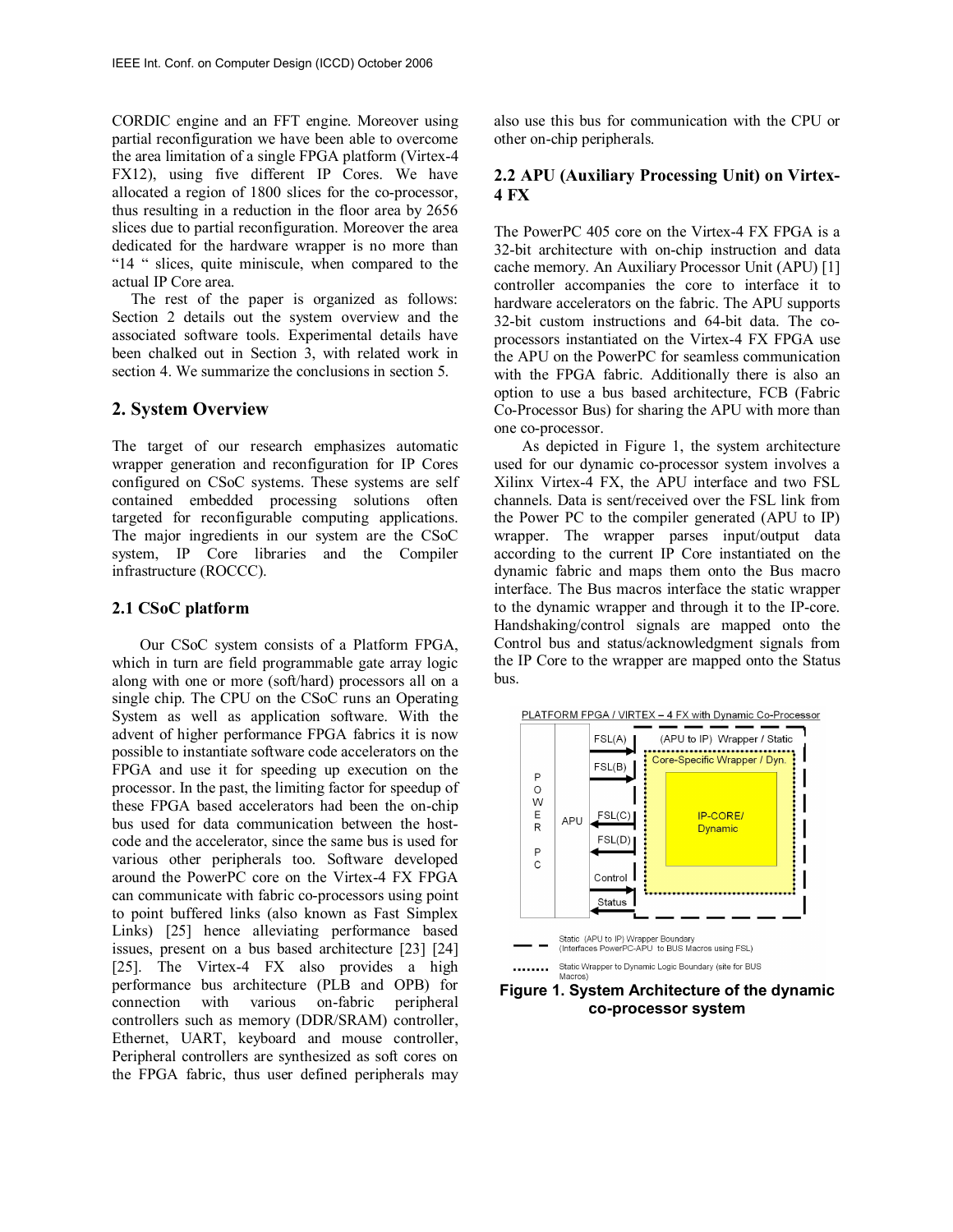## **2.3 IP Cores**

Intellectual Property cores have been available for a while for FPGA based systems. These IP-cores are highly optimized replacement for sequential software used for time-critical systems such as real time audiovideo encoders/decoders, FIR filters, DSP blocks and also for highly specialized applications such as string matching based on Smith-Waterman algorithms. These IP Cores have also been used in various FPGA based applications for rapid prototyping of system accelerators and co-processors. Most IP-cores are macros for FPGA which are already mapped to the target architecture and many of them are relationally placed and routed as well. IP Cores result in higher performance designs along with lowering of the design effort for the system. Most IP Cores share a similar input/output architecture which consist of two input bus and one to two output bus, along with certain control/acknowledgement signals. Thus it is possible to encompass these interfaces into a standard I/O wrapper architecture [27] [28] which would serve as a superset for I/O interface to all possible IP-cores targeted at a particular system. Our system currently targets such compatible IP cores with future extensions planned for IP cores with arbitrary number of inputs or outputs.



**Figure 2. An example Floating Point IP Core** 

Depicted in Figure 2 is an example of a compatible IP Core viz. a Logicore series Floating Point unit from Xilinx and Qinetiq [26]. The input bus (A, B) and output bus (RESULT) can be configured either as 32 bit single precision or 64-bit double precision, conformant to the IEEE 754 specifications. This core can be configured for a floating point operation such as adder, subtractor, multiplier, divider, square-root, and comparator. Adder and subtractor can be combined in a single unit. Various status signals originating from the IP Core are Underflow, Overflow, Invalid operation, Divide by Zero. The OPERATION signal selects either Add / Subtract, or from a multitude of compare operations if a Comparator is configured. The computational latency of the floating point unit is 5 clock cycles.

#### **2.4 ROCCC Overview**

An overview of the ROCCC framework is depicted in Figure 3. We have separated the front and back ends to achieve modularity and eventually allow the use of a variety of front end and back end tools.

ROCCC is built on the SUIF2 [14] and Machine-SUIF [15] platforms. It compiles C code into VHDL code for mapping onto the FPGA fabric of a CSoC device. Information about loops and memory accesses is visible in our front-end IR (intermediate representation) viz. Hi-CIRRF (Compiler Intermediate Representation for Reconfigurable Fabrics). Accordingly, most loop level analysis and optimizations are done at this level. ROCCC performs a very extensive set of loop analysis and transformations, aiming at maximizing parallelism and minimizing area. The compiler also minimizes accesses to memory by effecting smart re-use of data. The compiler also performs scalar replacement at front-end. All memory loads are moved to the top of the loop body and all memory stores are moved to the bottom of the loop body.



Machine-SUIF is an infrastructure for constructing the back end of a compiler. Machine-SUIF's existing passes, like the Control Flow Graph (CFG) library [30], Data Flow Analysis library [31] and Static Single Assignment library [32] provide useful optimization and analysis tools for our compilation system. We build the back-end using Machine-SUIF. The compiler's back-end Lo-CIRRF, converts the input from control flow graph (CFG) into data flow graph (DFG), and generates synthesizable VHDL codes. We rely on commercial tools viz. Xilinx XST to synthesize the generated VHDL codes for Virtex-4 FX.

## **2.5 Interface Synthesis**

As introduced in the system overview section, the ROCCC compiler generates synthesizable VHDL code for applications written in un-timed C. In this section, we present our approach using the ROCCC system to wrap IP Cores. The compiler takes in a C-function intended for co-processing operation and automatically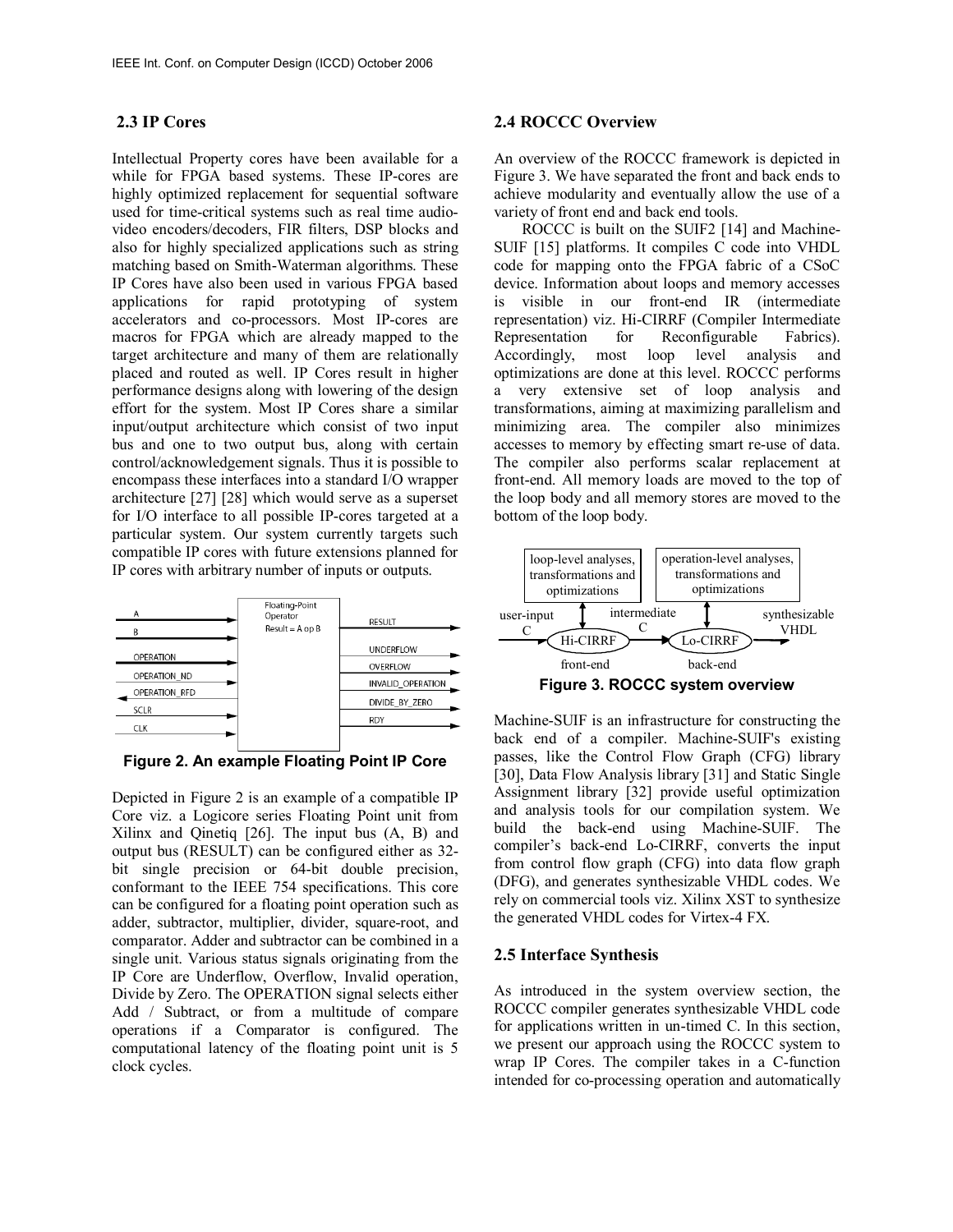generates the corresponding IP Core, along with highlevel abstractions. Taking the high-level wrapper abstractions as input, ROCCC generates synthesizable wrappers in VHDL separately as well as C language driver code for communication across the FSL channels. The wrappers are instantiated as components in the outer circuit and enable a seamless connectivity between the on chip CPU and the IP Cores instantiated on the fabric.

**2.5.1 C language function calls**. ROCCC recognizes co-processing function calls by checking a certain pragma and records this pragma into an Intermediate Representation field for further use. It inserts Assembly code required to access the FSL channels. The *putfsl* assembly call is used to write 32-bit data to the FSL, while *getfsl* call reads back 32-bit data from FSL. The software function call to the co-processor sends/receives 32-bit data through the putfsl/getfsl assembly calls as depicted in Figure 4. The APU copies the data into/from the FSL and therefore to/from the static wrapper i.e. the (APU to IP) wrapper.

The Internal Configuration Access Port (ICAP) API is used by the function call to load in a partial bitstream file in order to re-program the co-processor region with a new IP Core by making use of the OPB-HWICAP hardware.



**Figure 4. The C function call to the coprocessor and the #pragma directive** 



The static wrapper provides an interface between the PowerPC APU and the first stage into the fabric, as depicted in Figure 5. The static wrapper uses the standard FSL interface, to provide for data input/ output and clock signals for synchronization. The static wrapper buffers the input data and presents them to the Bus macros and also buffers output data to be communicated back using the FSL channel and into the Power PC APU.

**2.5.3 Dynamic wrapper.** The dynamic wrapper is a second wrapper which is generated in the partial reconfigurable region of the FPGA. It is a VHDL entity which connects the 32-bit input/output signals, the control signal, and the status signal from the Bus macros onto the corresponding ports of the IP Core. We would like to emphasize that the connectivity from/to Bus macros for each IP-core is specified in its respective dynamic wrapper. Thus the dynamic wrappers present a standard interface for connectivity between Bus macros and the IP-core as shown in Figure 6.



**Figure 5. Data flow using FSL from the APU to the static wrapper** 



**Figure 6. The dynamic block consisting of the dynamic wrapper around its accompanying dynamic IP Core** 

A compiler generated dynamic wrapper is depicted in Figure 7, which maps the Bus macro interface to the ports of the IP Core. The input signals A, B, and output signals C, D are connected to the Bus macros during synthesis and so are the control/status signals.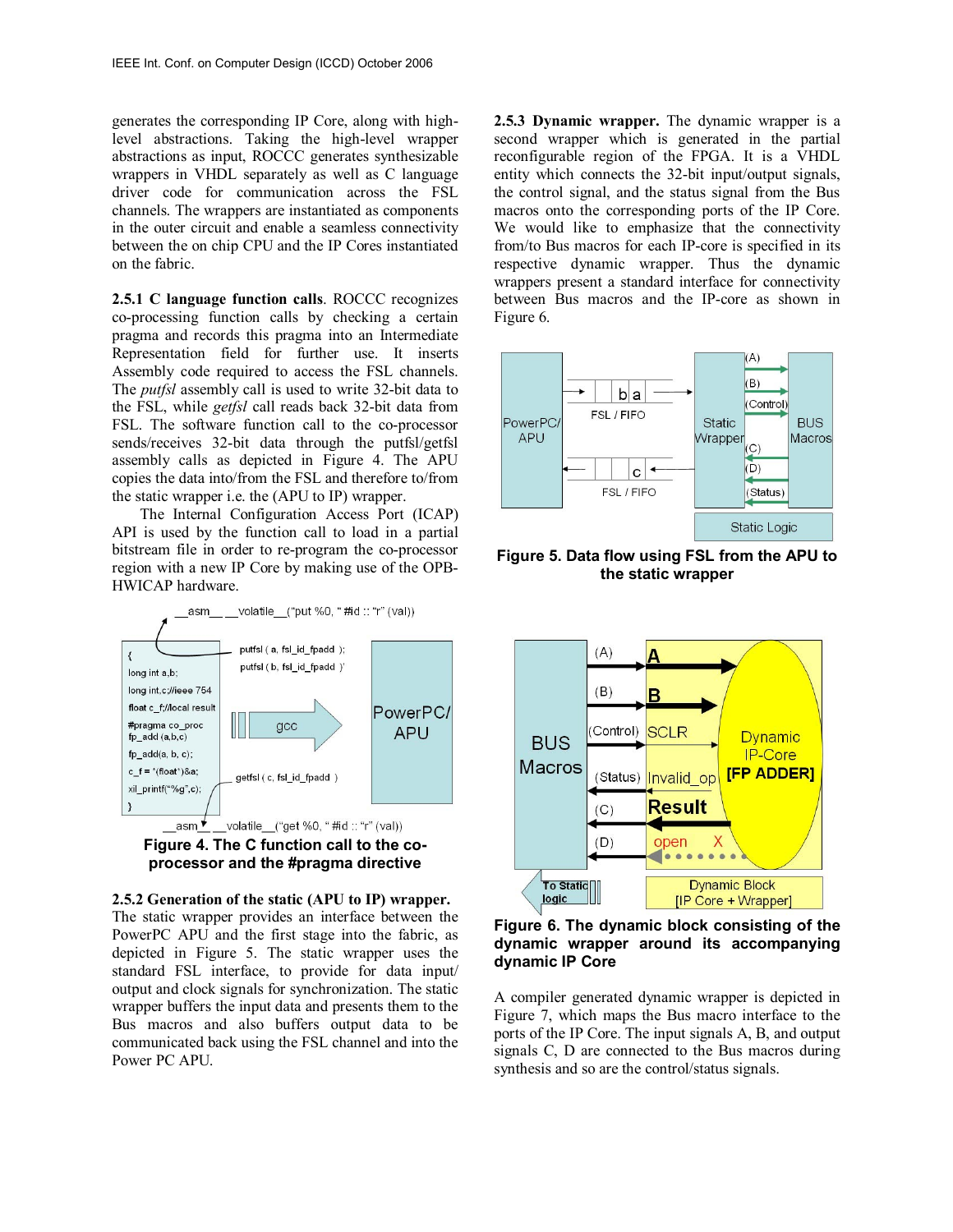**2.5.4 Dynamic Co-Processor Instantiation.** We also use our tool to support dynamic partial reconfiguration. Dynamic partial reconfiguration at runtime allows reuse of FPGA resources to obtain a plurality of functionality, from the same hardware block, but at different times, and also without affecting the static parts of the device. The compiler generates the wrappers for each IP Cores that need to be dynamically reconfigured.

| entity rmodule is<br>Port (A: in STD LOGIC VECTOR (31 downto 0);<br>B: in STD LOGIC VECTOR (31 downto 0);<br>C: out STD LOGIC VECTOR (31 downto 0);<br>D: out STD LOGIC VECTOR (31 downto 0);<br>clk : in STD LOGIC);<br>end rmodule; |  |  |  |  |
|---------------------------------------------------------------------------------------------------------------------------------------------------------------------------------------------------------------------------------------|--|--|--|--|
| architecture Behavioral of rmodule is                                                                                                                                                                                                 |  |  |  |  |
| component cordic module -- From Logicore                                                                                                                                                                                              |  |  |  |  |
| port (                                                                                                                                                                                                                                |  |  |  |  |
| x in: IN std logic VECTOR $(15$ downto 0);                                                                                                                                                                                            |  |  |  |  |
| $y$ in: IN std logic VECTOR(15 downto 0);                                                                                                                                                                                             |  |  |  |  |
| phase in: IN std logic VECTOR(15 downto 0);                                                                                                                                                                                           |  |  |  |  |
| x out: OUT std logic VECTOR(15 downto 0);                                                                                                                                                                                             |  |  |  |  |
| y out: OUT std logic VECTOR(15 downto 0);<br>clk: IN std logic);                                                                                                                                                                      |  |  |  |  |
| end component;                                                                                                                                                                                                                        |  |  |  |  |
|                                                                                                                                                                                                                                       |  |  |  |  |
| u cordic: cordic module                                                                                                                                                                                                               |  |  |  |  |
| port map (                                                                                                                                                                                                                            |  |  |  |  |
| x in $\Rightarrow$ A(31 downto 16),                                                                                                                                                                                                   |  |  |  |  |
| y in $\Rightarrow$ A(15 downto 0),                                                                                                                                                                                                    |  |  |  |  |
| phase_in => $B(15$ downto 0),                                                                                                                                                                                                         |  |  |  |  |
| x out $\approx$ C(31 downto 16),<br>$y_$ out => C(15 downto 0),                                                                                                                                                                       |  |  |  |  |
| $clk \Rightarrow clk$ );                                                                                                                                                                                                              |  |  |  |  |
| end Behavioral:                                                                                                                                                                                                                       |  |  |  |  |
|                                                                                                                                                                                                                                       |  |  |  |  |
|                                                                                                                                                                                                                                       |  |  |  |  |

#### **Figure 7. A compiler generated dynamic wrapper for CORDIC engine**

The design flow in Figure 8 involves the generation of the static logic along with the various partial reconfigurable logic (wrapped IP Cores). Thereafter the FPGA is floor planned to allocate a predetermined area for the dynamic logic and the rest of the floor area is dedicated to static logic. The area dedicated to the dynamic logic, also known as the PR-Block (Partial Reconfigurable Block), is such that it may allow for the largest IP block to be placed and routed within it. I/O and communication of the static logic with the PR-block takes place using certain preconfigured hard macro blocks known as Bus macros [9], as shown in Figure 9. These Bus macros need to be manually placed around the boundary of the PR-block. We have employed the Xilinx PlanAhead 8.1 visual floorplanning tool for iterative design and placement. The final stages of the partial reconfigurable flow generates 'N' static bitstreams and 'N' partial bitstreams, where 'N' is the number of different IP

Cores which are to be configured in the PR-Block. Each of the 'N' static bitstream contains the static design with the IP-Core numbered 'N' already programmed into the stream, while each of the 'N' partial bitstreams contains the logic to re-program the PR-Block with the functionality of the 'N'th IP Core. Thus the system may choose to start with one of the static bitstreams during power-up and thereafter reprogram the PR-Block with the desired functionality.



**Figure 8. The Partial Reconfiguration Flow for FPGA** 



**/Static logic boundary**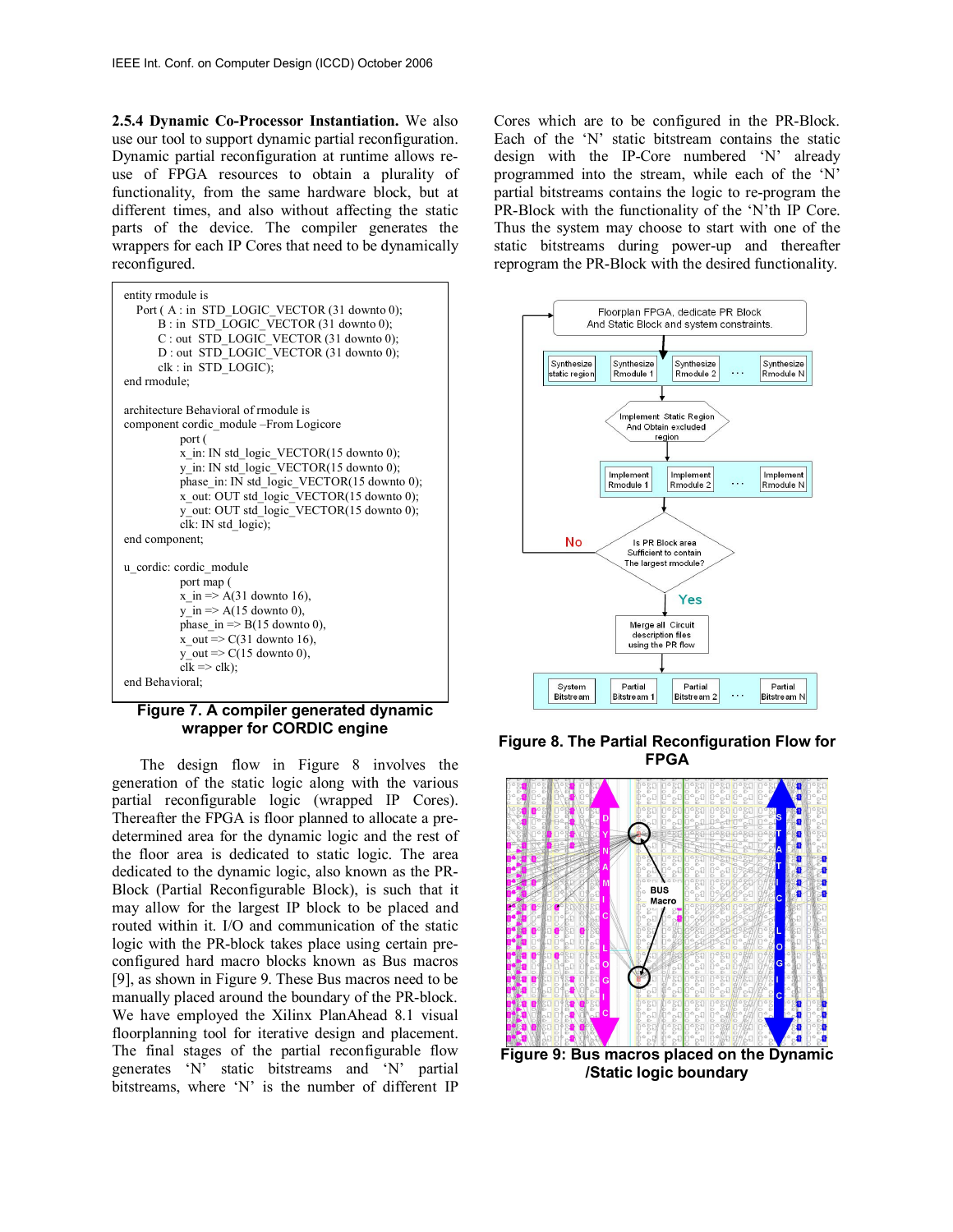## **3. Experimental Results**

We have incorporated four Xilinx Logicore IP Cores in our compiler infrastructure for the purpose of conducting experiments. These cores are enumerated in, Table 1. The CORDIC (Coordinate Rotational Digital Computer) IP Core [33] performs a rectangularto-polar vector translation. The IP Cores takes in as input the angle and magnitude in a polar coordinate and generates the equivalent vector  $(X, Y)$  in Cartesian coordinate. The CORDIC module has been configured to utilize eight DSP48 blocks for fast multiplication for calculating the new coordinates and to enable scaling.

The floating point adder, on the Xilinx Logicore IP Core [26] takes in two 32-bit single precision values conformant to the IEEE 754 standard (A, B) and outputs their sum in single precision (result). The floating point multiplier takes in two 32-bit single precision values (A, B) and outputs their 32-bit product (result). The FP multiplier [26] has been configured to utilize four DSP48 blocks for fast multiplication of the significand values from the floating point inputs.

**Table 1: The area covered by the dynamic IP Cores** 

| <b>IP</b> Core                             | <b>Slices</b> | <b>DSP</b><br>48 | <b>Clk</b><br>Spd | Bit-<br><b>Size</b> | Reconfig<br><b>Time</b> |                                     |
|--------------------------------------------|---------------|------------------|-------------------|---------------------|-------------------------|-------------------------------------|
|                                            |               | <b>Blks</b>      | <b>MHz</b>        | <b>KB</b>           | J<br>т<br>A<br>G        | <b>Select</b><br>MAP<br><b>ICAP</b> |
| <b>Floating Pt</b><br>Add 32bit            | 431           | 0                | 250               | 79                  | 0.2<br>sec              | 5 <sub>ms</sub>                     |
| Floating Pt<br>Multi<br>32bit              | 189           | 4                | 218               | 76                  | 0.19<br>sec             | 4.8 <sub>ms</sub>                   |
| <b>CORDIC</b><br>coordinate<br>rot. 16-bit | 989           | 8                | 220               | 99                  | 0.24<br>sec             | 6 <sub>ms</sub>                     |
| Fixed<br>Point Div.<br>32bit               | 1111          | 0                | 228               | 112                 | 0.28<br>sec             | 7ms                                 |
| FFT16.<br>256pt                            | 1736          | 9                | 250               | 142                 | 0.29<br>sec             | 7.1ms                               |

The IP Core for a pipelined Integer divider [34] does arithmetic division on a 32bit dividend and a 32bit divisor thus resulting in a 32bit quotient and a 32-bit fraction value.

For calculation of FFT, we have configured the Logicore FFT IP Core [35] for 256 points, operating on 16-bit data. The core is configured for Burst I/O for non simultaneous processing and data

loading/unloading. Nine DSP48 blocks have been utilized for fast multiplication operations. The static wrapper contains logic for timing and burst data loading/unloading from the FFT unit.

We have targeted the Xilinx Virtex-4 FX 12 FPGA containing 5472 slices on the ML403 Evaluation board. The design tools that we used are the Xilinx EDK 8.1 for generation of the Implementation files for the static subsystem and various wrappers for peripherals. We used Xilinx ISE 8.1i XST for synthesizing, and Xilinx PlanAhead 8.1 for floorplanning, implementing and testing the partial reconfiguration designs.

These five examples illustrate how a multitude of IP Cores can be effectively configured as co-processors on a FPGA using C based function calls. The execution time overhead at both the input side and output side for these four examples is one clock cycle except for the static wrapper for FFT engine. The configuration units (slices) dedicated to the reconfigurable block is 1800 slices as shown in Figure 10 and bus macros and wrappers account for less than 1% of slices dedicated to the PR Block (Table 2).



**Figure 10: SLICE usage for IP Cores**

**Table 2: The area coverage of the IP Wrappers**

|                   |                                               |            |             |                                             | ∽rr  |            |  |
|-------------------|-----------------------------------------------|------------|-------------|---------------------------------------------|------|------------|--|
| Entity            |                                               | FP-<br>Add | FP-<br>Mult | $\left[\text{CORD}\right]_\text{DIV}$<br>IС |      | <b>FFT</b> |  |
| Static<br>wrapper | <b>SLICEs</b>                                 | 12         | 12          | 12                                          | 12   | 12         |  |
|                   | <b>SLICE%</b><br>w.r.t<br>IP Core             | 2.7        | 6.4         | 1.2                                         | 1.06 | 0.74       |  |
|                   | Cycle induced                                 | 1          | 1           | 1                                           | 1    | 1          |  |
| Dyn.<br>wrapper   | Area (slice)                                  | 2          | 2           | 2                                           | 2    | 2          |  |
|                   | <b>SLICE%</b><br>w.r.t<br>IP Core             | 0.45       | .98         | 0.2                                         | 0.17 | 0.11       |  |
|                   | Cycle induced                                 | 1          | 1           | 1                                           | 1    | 1          |  |
| Wrappd<br>IP Core | <b>Total SLICES</b>                           | 445        | 203         | 1003                                        | 1124 | 1751       |  |
|                   | Total cycles                                  | 7          | 7           | 23                                          | 3    | 400        |  |
| PR Blk            | <b>1800 SLICEs</b> dedicated for the PR Block |            |             |                                             |      |            |  |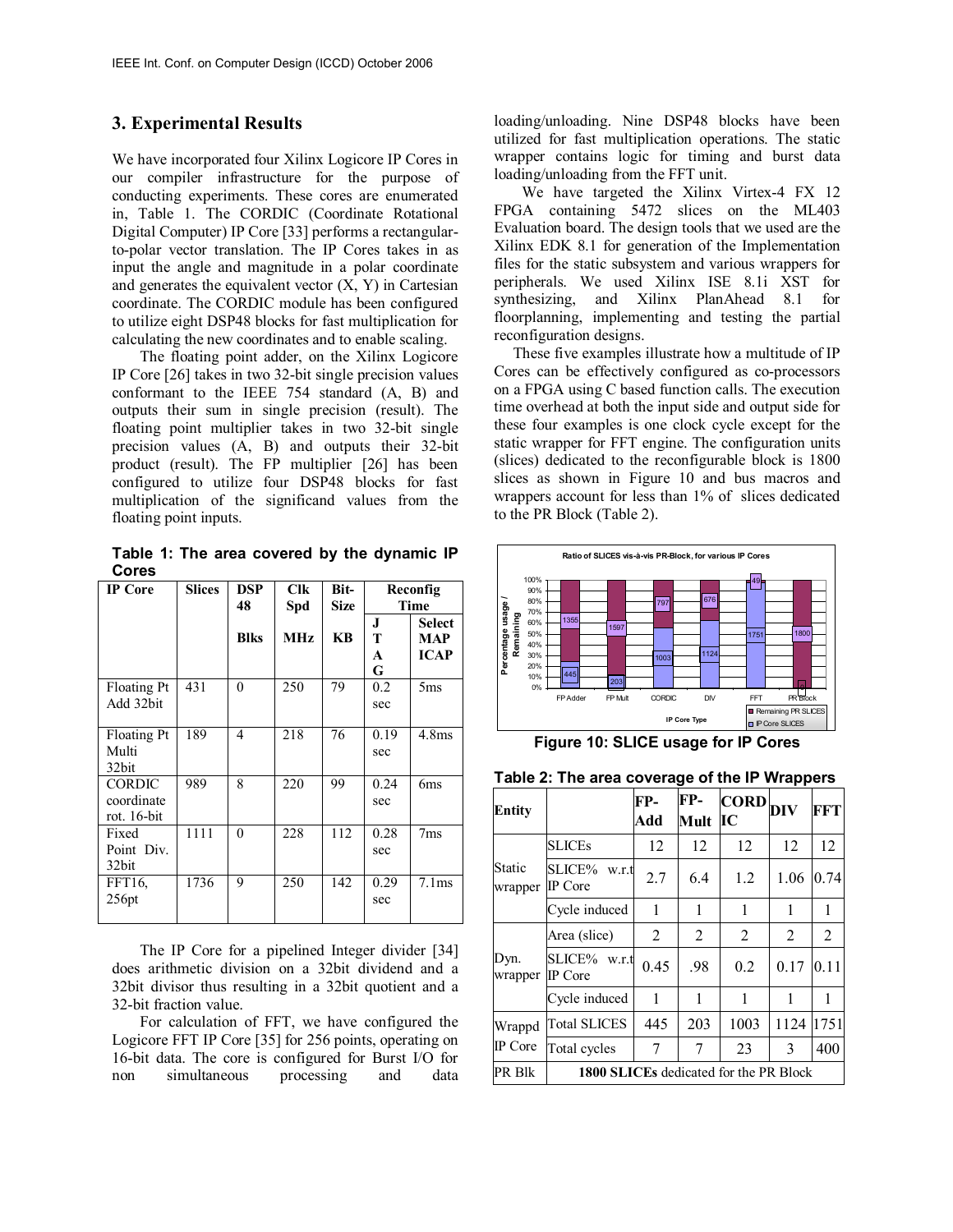## **4. Related Work**

Intellectual Property cores have been available for a while for FPGA based systems and have been successfully used by developers of such systems. Xilinx Logicore series of IP Cores are a library of highly available cores and have been extremely popular with designs based on Virtex series FPGA [7] [12] [13]. The XILINX IPIF module attempts to target connectivity of IP Cores to FPGA [27] [28], but does so only for the slower peripheral busses.

Targeting IP Cores to the FPGA peripheral bus using wrappers is discussed in [20] [22] [28].

Since IP-cores provide a black / gray box paradigm, system verification and integration maybe an issue. These have been documented in light of popular simulation and programming tools in [4] and the advantages and challenges in development of interface synthesis has been targeted in [5]. IP Core Reuse has been effectively discussed in light of a co-design paradigm in [3].

An automatic generator of interface synthesis for PowerPC software to custom software accelerators is detailed in [1].

Standards based IP bus interfaces such as the VSIA (Virtual Socket Interface Alliance) specify interface standards allow IP Cores to fit into "virtual sockets" [6]. However, the current condition is that numerous standards exist and no standard is adopted widely [21].

Two popular FPGA configuration mechanisms required for Partial-Reconfiguration (PR) along with their performances are discussed in [9] [11] [29].

Since development of a PR system on a FPGA entails working with a birds-eye view of the chip for layout and interface planning, thus the use of graphical environment leads to proper and efficient floorplanning and the process is documented in [10].

An early toolkit (PARBIT) targeted at the Virtex-E FPGA for enabling columnar partial-reconfiguration is treated in [2].

Reconfiguration interfaces, modules and tools have been discussed in [8] [18].

#### **5. Conclusions and Future Work**

Using our ROCCC compiler infrastructure, Xilinx Logicore IP Core library, we have been able to effectively configure a co-processor on the FPGA using a C function call in software, thus accelerating software using IP Cores. With the partial reconfiguration flow for FPGAs, we have effectively shared the reconfigurable fabric among various IP Cores, to overcome area limitation on CSoCs.

We plan to deal with the reconfiguration latency by incorporating a parallel reconfiguration engine on the FPGA. Since certain CPU cycles are always required at the initiation and the conclusion of an executing task during a context switch by the operating system, the time-penalty for re-configuration of the FPGA fabric can be minimized by parallelizing the reconfiguration with the context switch.

#### **6. References**

[1] D. Pellerin, G. Edvenson, K. Shenoy, D Isaacs, "Accelerating PowerPC Software Applications", Xilinx Xcell Embedded Magazine.

[2] E L. Horta, J W. Lockwood, "PARBIT: A Tool to Transform Bitfiles to Implement Partial Reconfiguration of Field Programmable Gate Arrays FPGAs", WUCS-01-13.

[3] E. Filippi, L. Lavagno, L. Licciardi, A. Montanaro, M. Paolini, R. Passerone, M. Sgroi, A. Sangiovanni-Vincentelli "Intellectual Property Re-use in Embedded System Codesign: an Industrial Case Study," in Int. Symp. On System Synthesis (ISSS 1998).

[4] Mardav Wala, Don Bouldin, "Integrating and Verifying Intellectual Property Blocks using Platform Express and ModelSim", MWSCAS05.

[5] L. Shannon, "Impact of Intellectual Property Cores on Field Programmable Gate Array Designs", MS Thesis, Univ of Toronto

[6] http://www.vsi.org, VSIA, Virtual Socket Interface Association.

[7] Signal Proc. IP Cores, COTS Journal 09/2003, pp65-70, www.cotsjournalonline.com/pdfs/2003/09/cots09\_techfocus1 .pdf

[8] H Tan, R F. De Mara, A J. Thakkar, A Ejnioui, J D Sattler , "Complexity and Performance Tradeoffs with FPGA Partial Reconfiguration Interfaces" , Proceedings of RAW06.

[9] Xilinx, Inc., Two Flows for Partial Reconfiguration: Module Based or Difference Based, v1.1, Nov. 2003.

[10] N. Dorairaj, E. Shiflet, M. Goosman, "PlanAhead Software as a Platform for Partial Reconfiguration", Xilinx XCELL Journal, Art 55.

[11] B. Blodget, P. James-Roxby, E. Keller, S. McMillan, and P Sundararajan, "A Self-reconfiguring Platform", Int. Conference on Field Programmable Logic and Applications (FPL 2003).

[12] Virtex-4 Multi Platform FPGA,

http://www.xilinx.com/products/silicon\_solutions/fpgas/virte x/virtex4/